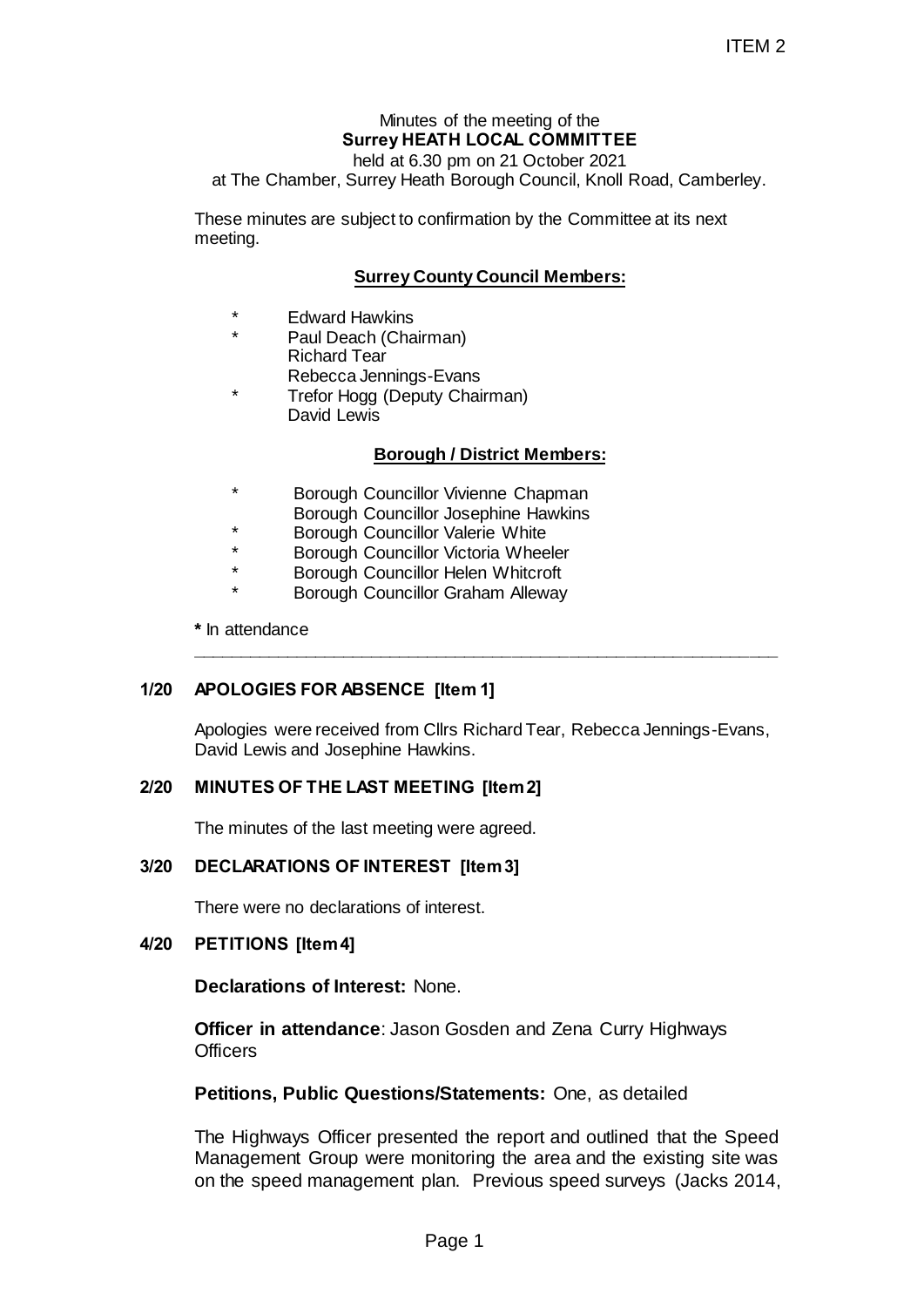Yaveland Drive 2019 and the High St) indicated good compliance but new data was needed so 6 surveys would be carried out in both directions. This would cover 24 hrs / 7 days a week and would occur within the next 4 weeks. The A30 was a strategic road and had a high volume of traffic, so needed careful consideration.

Members also discussed the area, raising issues of HGVs through the village, the planning application for Lidl, the idea of a roundabout at Waitrose and drive smart. HGV's remained a current issue, with Members asking for an update on the impact and the policy of reporting HGV problems. One Member asked if HGVs were signposted from the A322 to avoid Bagshot village and it was confirmed outside the meeting that the signs directed HGVs appropriately. There was a call for the speed monitoring to include the Jolly Farmer area as well and this would be considered. ITEM 2<br>
Yaveland Drive 2019 and the High S<br>
new data was needed so 6 surveys v<br>
new data was needed so 6 surveys v<br>
new data was needed so 6 surveys v<br>
new data was needed so 6 surveys v<br>
whitnes of the A40 west and drive

Sarah Kingsley, local resident added that there had been a massive increase in traffic and that the area needed to be looked at holistically as the villagers felt ignored. The M3 traffic through the area also did not help.

The Local Committee noted that:

- (i) Previous speed surveys undertaken along the A30 London Road have indicated a generally good level of compliance with the existing 40mph speed limit through Bagshot. As such, it has not been identified as a priority site on the Surrey Heath Speed Management Plan and there are no existing proposals to introduce speed enforcement cameras or other alternative speed reducing measures. However, some of the speed data is now relatively old and it does not cover all sections of the A30 London Road through Bagshot.
- (ii) A series of new speed surveys are to be undertaken shortly to provide updated information about vehicle speeds over all sections of the A30 London Road between its junctions with the A322 and Waterers Way.
- (iii)The results of the surveys will help determine whether there is a problem with speeding and whether the introduction of speed reducing measures should be considered (and what type of measures would be most appropriate).
- (iv) The Local Committee will be updated further once the surveys have been completed and the data analysed.

## **5/20 WRITTEN PUBLIC QUESTIONS [Item 5]**

Although there was no public forum on the agenda, the Chair allowed open questions from those present. These are detailed in Annex A as follows:-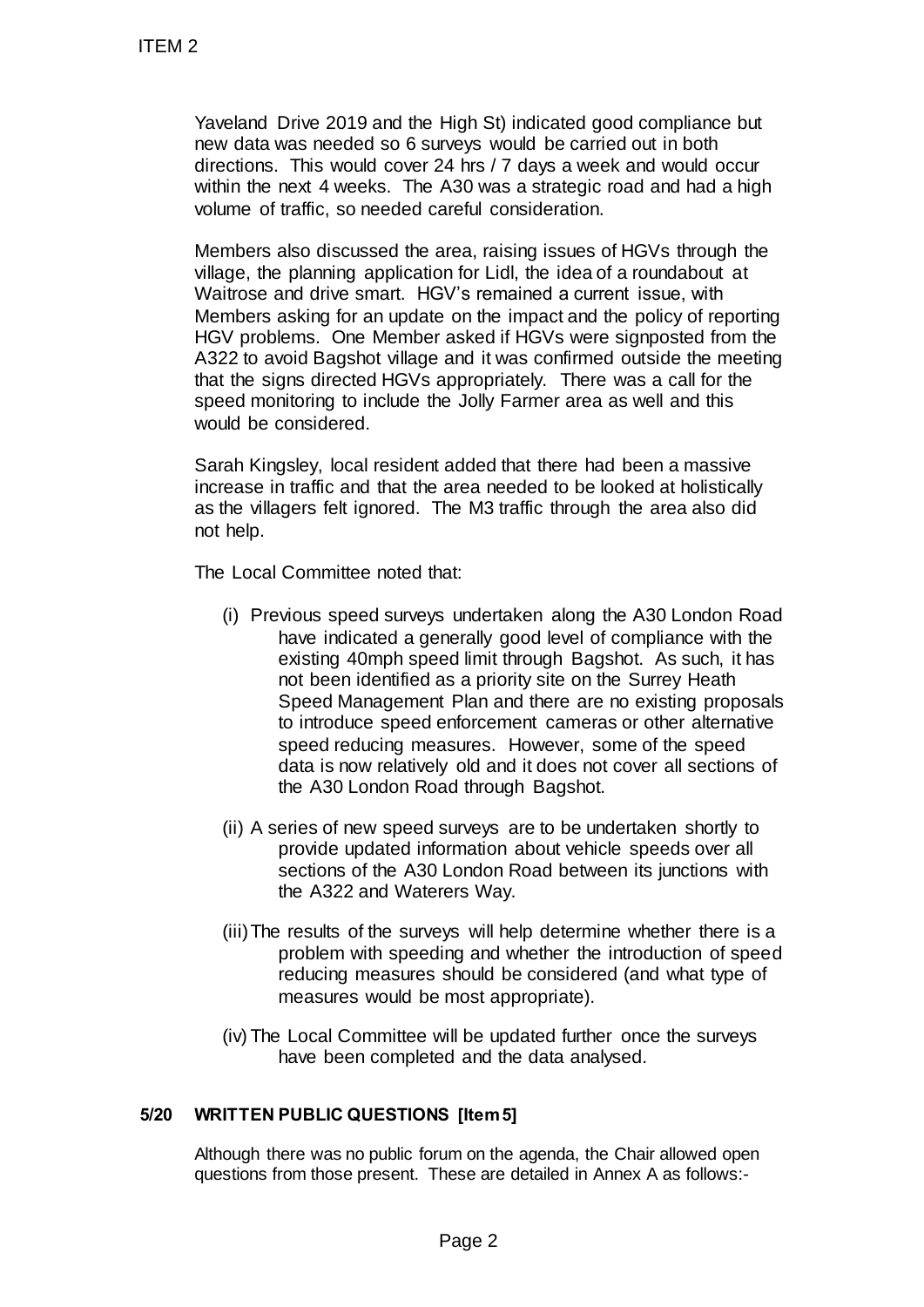- Cyril Pavey re review of Bus stops and Railway service
- Nick Dorrington re bus contracts and speeding in Bagshot
- Charles re Kings Ride crossing on the London Road
- Louise Grainger re Ravenscote crossing

## **6/20 WRITTEN MEMBERS QUESTIONS [Item 6]**

There was one written question from Cllr Trefor Hogg re completion of the London Road project. The question and answer were detailed in the supplementary agenda.

Cllr Hogg felt that there was a design issue especially as the lights did not allow enough time for residents to cross (as raised in a public question).

## **7/20 BUS STOP CLEARWAYS [Item 7]**

**Declarations of Interest:** None.

**Officer in attendance: Ian Murdoch, Senior Transport Officer,** Passenger Transport

## **Petitions, Public Questions/Statements:** None

The Transport Officer outlined the report, which outlined how the M3 Enterprise Partnership funding would be used to aid bus stop improvements. This included footways, and kerbing to aid accessibility and clearways that prohibited vehicles from stopping or parking at bus stops, keeping them clear for busses. It was noted that SCC would like extended hours of service and these improvements would support that. ITEM 2<br>
ITEM 2<br>
ITEM 2<br>
Fous stops and Railway service<br>
contracts and speeding in Bagshot<br>
renscote crossing<br> **rions** (Item6)<br> **rions** (Item6)<br> **rions** (Item6)<br> **rions** (Item6)<br> **rions** (Item6)<br> **example 3**<br> **example 3**<br>

The maps had been delayed and published in a supplementary, so Members had not had much time to review each location in detail. It was therefore agreed that the clearways be approved in consultation with members to allow detail and resident views to be considered.

The Local Committee (Surrey Heath) agreed that:

(i) new / upgraded bus stop clearways throughout Surrey Heath (as shown in the Annexes to this report) are approved **in consultation with local members.**

(ii) following the approval of the clearways, SCC officers write to adjacent residents and businesses to advise that the bus stop clearways have been approved by the Local Committee, and will therefore be able to be enforced.

(iii) any objections from adjacent residents and businesses can be addressed by delegated authority by the Local Highways Manager, or other appropriate role within the Scheme of delegation, and the Chair of the Local Committee.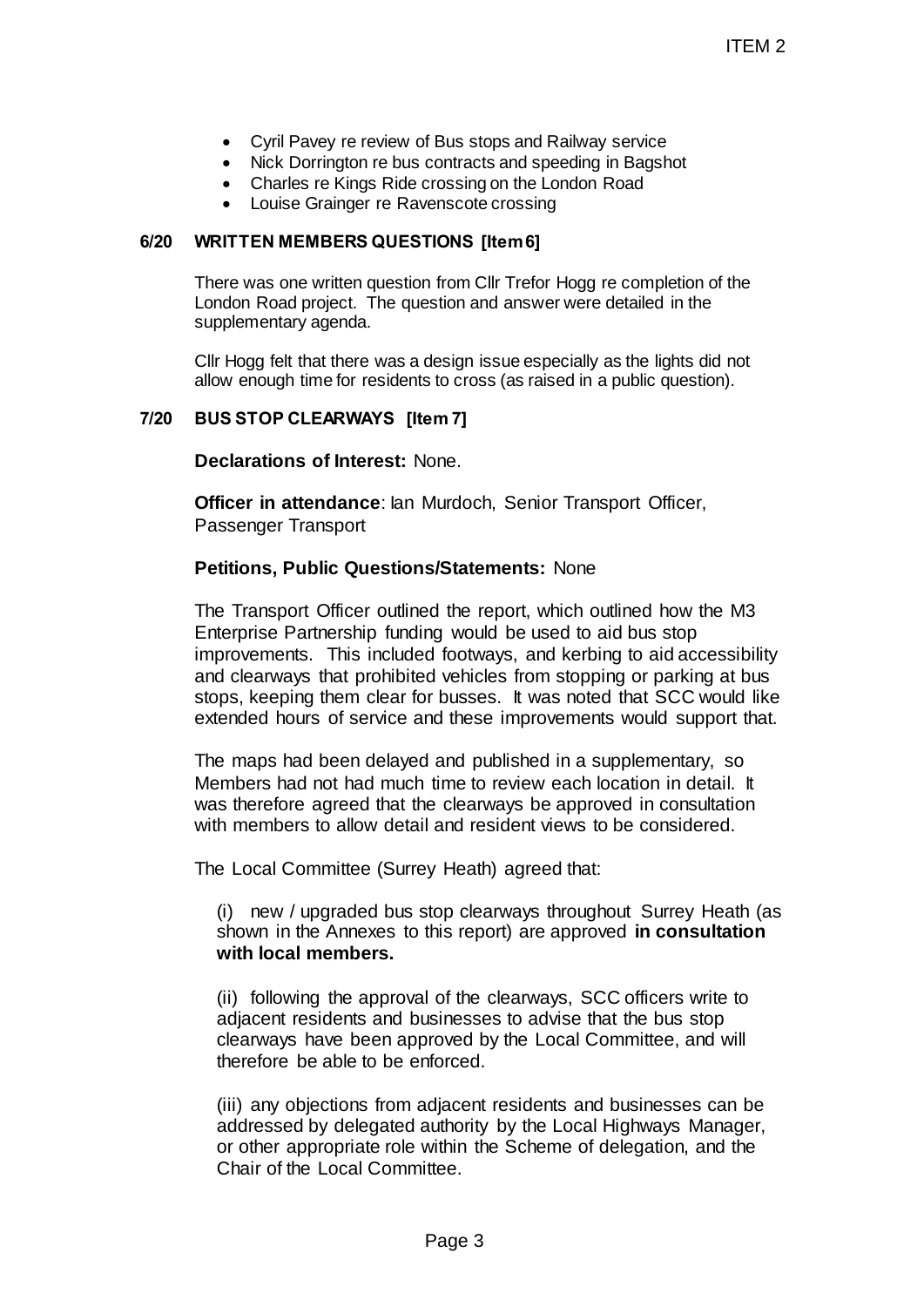# REASONS FOR DECISIONS:

Surrey Heath Local Committee agreed to the bus stop clearways at bus stops throughout Surrey Heath, to operate for 24 hours a day, Monday to Sunday. This is to ensure that all buses servicing these bus stops are able to provide passengers with step-free access at all times and ensure that there is good visibility for the bus driver to see waiting passengers as well as aiding journey time reliability. This aims to support residents to use public transport across the borough and to make the public transport offer more attractive by making it more reliable. TTEM 2<br>
REASONS FOR DECISIONS:<br>
Surrey Heath Local Committee agree<br>
stops throughout Surrey Heath, to og<br>
to Sunday. This is to ensure that all the<br>
are able to provide passengers with ensure that all the<br>
support resident

# **8/20 PIRBRIGHT BENDS SPEED LIMIT [Item 8]**

**Declarations of Interest:** None.

**Officer in attendance**: Mark Borrett, Road Safety Officer

## **Petitions, Public Questions/Statements:** None

The Road Safety Officer presented the report which outlined the safety reasons for installing average speed cameras along the stretch of road know as the Pirbright Bends. Members discussed the issue at length and raised the following points:

- The majority of the road was in the Guildford area, with only part in Surrey Heath
- The accident stats supported the project
- Members would prioritise Red Road or the Mytchett triangle above this, but the accident figures do not bear this out
- Safety cameras are the last resort and this site warrants the measures
- $\bullet$  If the project saved one life, it was worth it
- Red Road should be added to the forward plan for a future update.

The Local Committee (Surrey Heath) agreed:

- (i) that, based upon the evidence, the start of the 30mph speed limit in Mytchett Place Road is moved from its current location (in Guildford) to a new location (in Surrey Heath) to include the bend at the Keogh Barracks access.
- (ii) To authorise delegation of authority to the Area Highway Manager in consultation with the Chairman, Vice-Chairman of the Local Committee, and the local divisional member to resolve any objections received in connection with the proposals described above.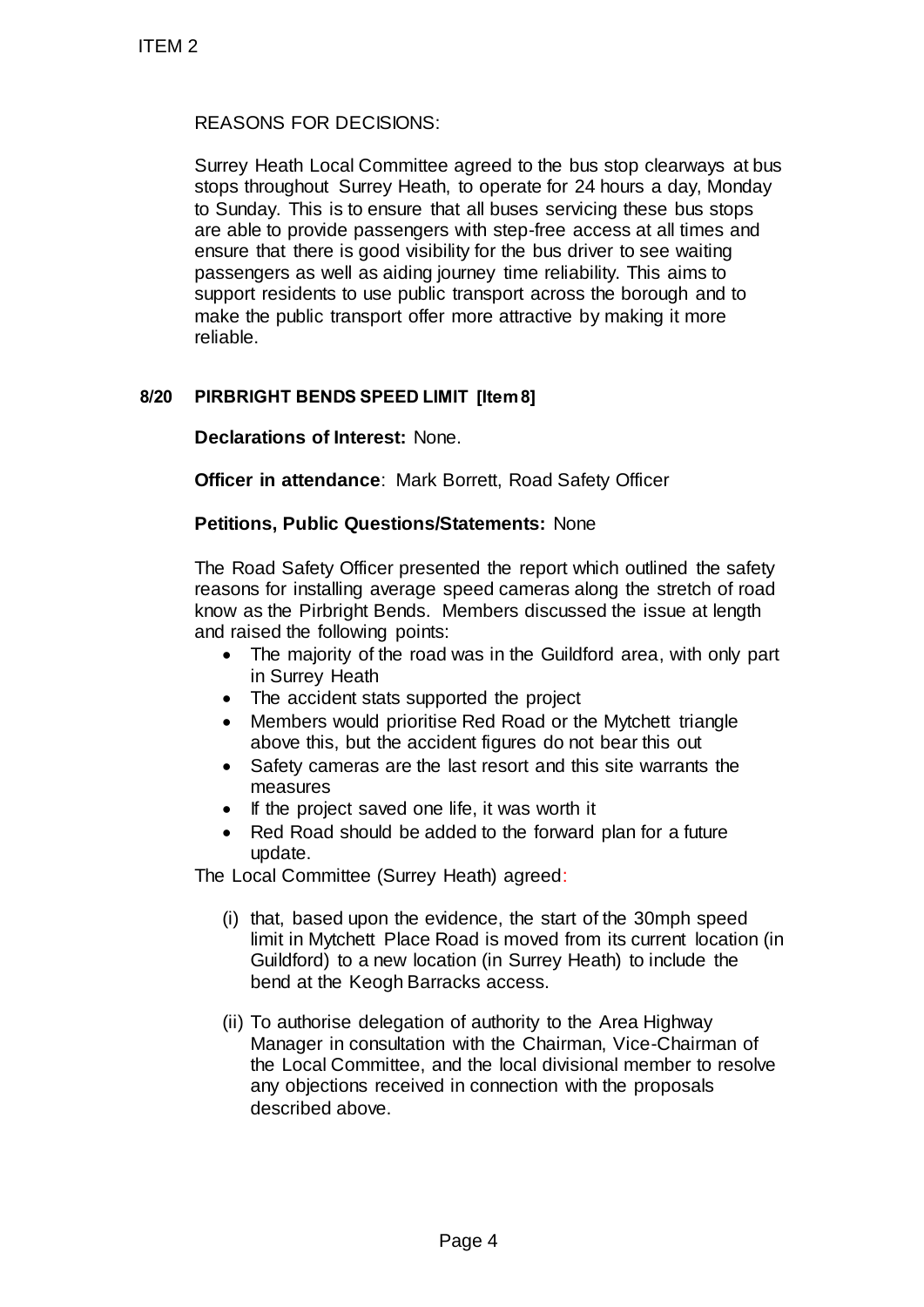- (iii)To note that the speed limit be changed to 40mph in the section of the B3012 Gapemouth Road and D3455 Mytchett Place Road that are currently subject to a 30mph speed limit.
- (iv) To note based upon the evidence, the national speed limit in the B3405 Grange Road and Stanley Hill be reduced to 40mph.
- (v) To note that an average speed camera system will be installed to enforce the 40mph speed limit.
- (vi) To note that bend warning sign improvements will be installed to complement the average speed camera system.

REASONS FOR DECISION:

A consistent 40mph speed limit will allow the introduction of average speed cameras which will help to reduce traffic speeds and therefore reduce risk and severity of collisions on the Pirbright Bends, where there has been a history of collisions including death and serious injury. ITEM 2<br>
d limit be changed to 40mph in the section<br>
outh Road and D3455 Mytchett Place Road<br>
eject to a 30mph speed limit.<br>
the evidence, the national speed limit in the<br>
and Stanley Hill be reduced to 40mph.<br>
ge speed cam

### **9/20 TASK GROUPS AND MEMBERSHIP [Item 9]**

The Local Committee (Surrey Heath) noted the task group report and agreed the following:-

- (i) The terms of reference for the Major Projects Task Group (see Annex 1) and the membership of the task group (SCC Cllrs Edward Hawkins, Trefor Hogg and Richard Tear, SHBC Cllrs Valerie White, Vivienne Chapman and Graham Alleway)
- (ii) The terms of reference for the Parking Task Group (see Annex 1) with the membership of the task group remaining the same as last year.
- (iii) The nominations to outside bodies as set out in Annex 1. (Surrey Heath Partnership – Edward Hawkins, Farnborough Aerodrome Consultative Committee – David Lewis and Fairoaks Airport Consultative Committee – Richard Tear)

### **10/20 DECISION TRACKER [Item 10]**

The decision tracker was noted.

#### **11/20 FORWARD PLAN [Item 11]**

The forward plan was noted.

Members asked for the following items to be considered:-

• Rail Services